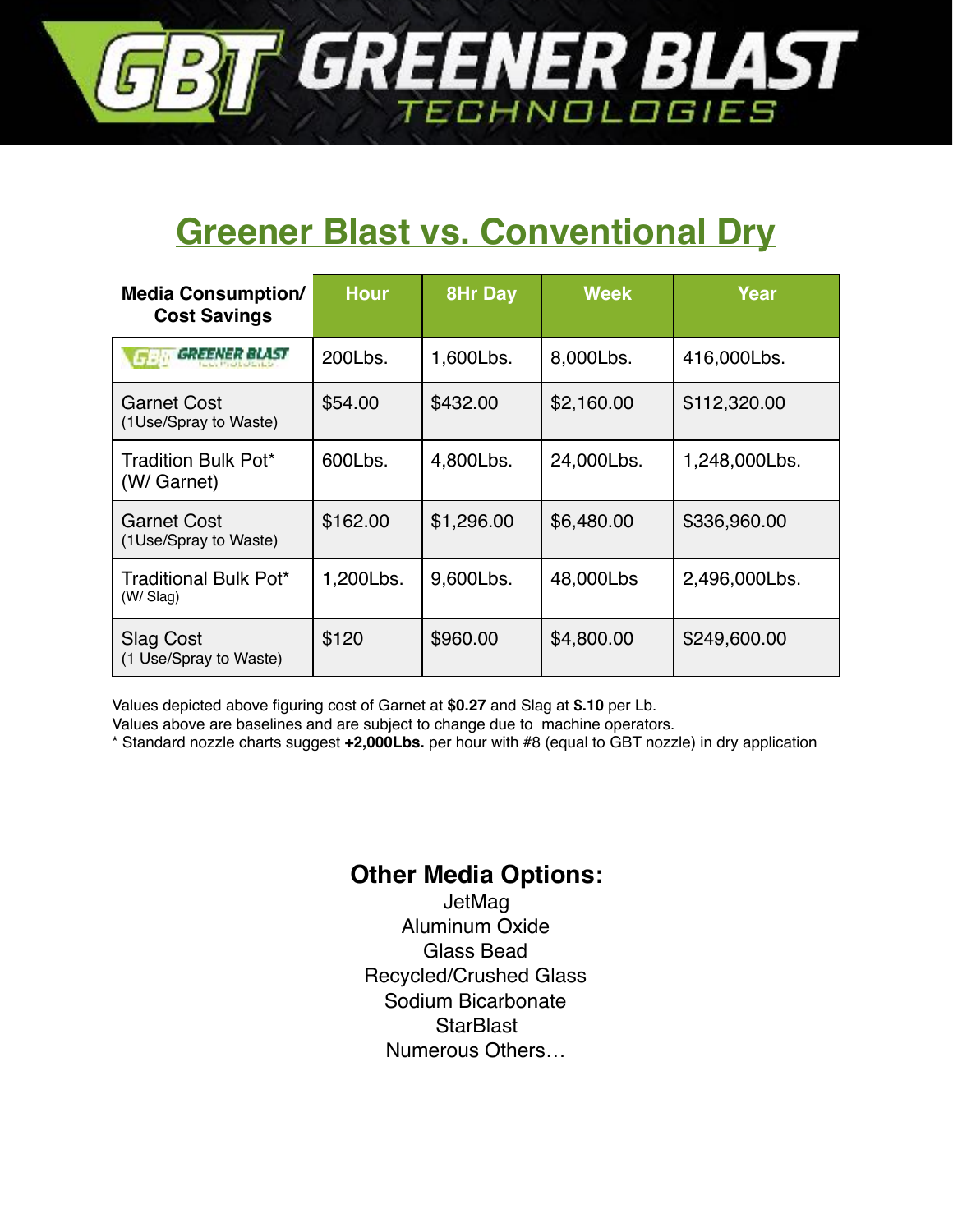

#### **Yearly Savings Using Greener Blast Technologies, Inc.**

 **Total Yearly Saving Greener Blast (Garnet) Vs Traditional (Garnet)**

Traditional Dry Pot \$336,960.00

-Greener Blast \$112,320.00

**Annual Savings \$224,640.00**

**Yearly Savings Using Greener Blast Technologies, Inc.-1**

 **Total Yearly Saving Greener Blast (Garnet) vs. Traditional (Slag)**

Traditional Dry Pot \$249,600.00

-Greener Blast \$149,760.00

**Annual Savings \$99,840.00**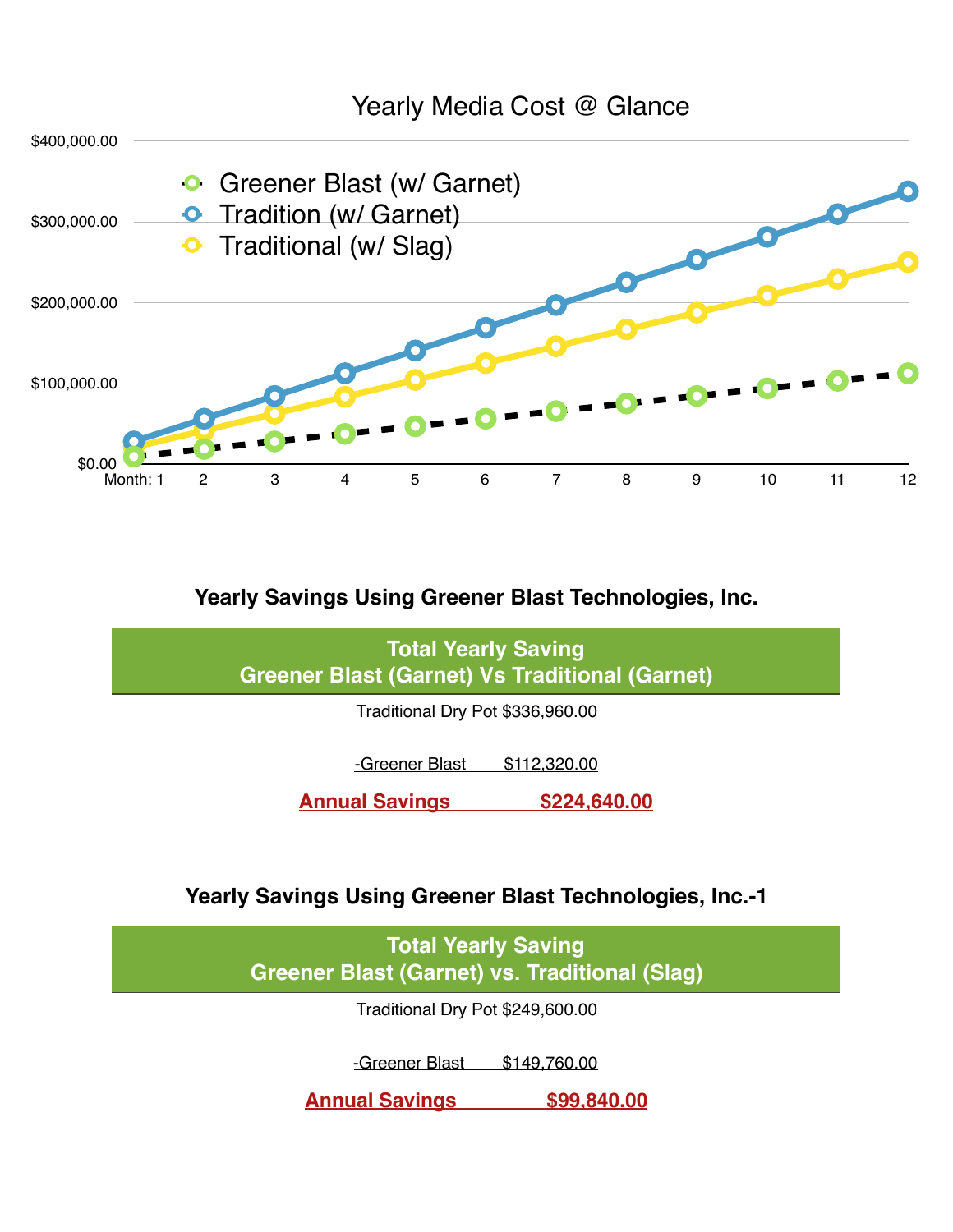

### Years Media Consumption @ Glance

## Garnet Consumed Per Square Foot

|                     | <b>Greener Blast</b>                                                                                        | <b>Traditional Dry</b> |
|---------------------|-------------------------------------------------------------------------------------------------------------|------------------------|
| 1 Sq. Ft.           | 2 Lbs.                                                                                                      | 6Lbs.                  |
| 2 Sq. Ft.           | 4Lbs                                                                                                        | 12Lbs.                 |
| 10 Sq. Ft.          | 20Lbs.                                                                                                      | 60Lbs.                 |
| 50 Sq. Ft.          | 100Lbs.                                                                                                     | 300Lbs.                |
| 100 Sq. Ft.         | 200Lbs.                                                                                                     | 600Lbs.                |
| 500 Sq. Ft.         | 1,000Lbs.                                                                                                   | 3,000Lbs.              |
| <b>Calculations</b> | 3,000Lbs. Per 500 Sq. Ft.<br>-1,000Lbs Per 500 Sq. Ft.<br>2,000 Lbs. Per 500 Sq. Ft.<br>x .27 cents per lb. |                        |
| <b>Savings</b>      | \$540.00 Per 500 Sq. Ft.                                                                                    |                        |